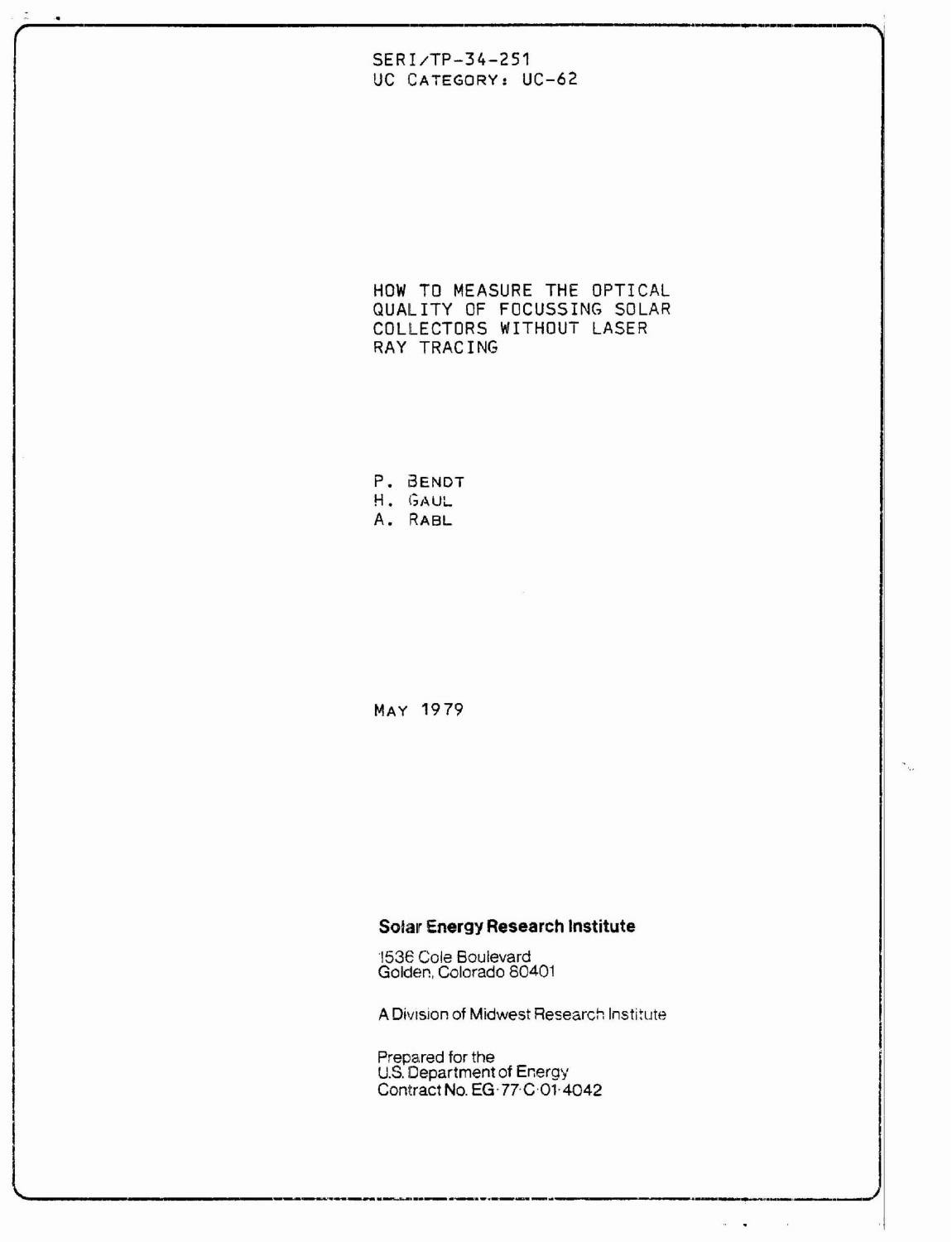## HOW TO MEASURE THE OPTICAL QUALITY OF FOCUSSING SOLAR COLLECTORS **WITHOUT LASER RAY TRACING**

P. Bendt **8.** Gaul

A. Rabl

### Solar Energy Research Institute 1536 **Cole** Boulevard **Golden,** Colorado 80401

### **ABSTRACT**

Designers and manufacturers need a tool for evaluating the optical quality of **solar** concentrators. In addition to the optical efficiency  $n_0$ , it is important to have a measure of optical errors and of losses due to reflected radiation missing the receiver. This paper describes a **novel** alternative to the laser ray **trace** technique. The new method does not require any equipment beyond what is used for measuring collector **efff**ciency; **it could** therefore **become** part of routine collector testing. The total optical errors resulting from imperfect specularity and from inaccuracies in reflector position or slope are characterized by an angular standard deviation  $\sigma$ <sub>ontical</sub>, the rms deviation of the reflected rays from the design direction. The method is based on the fact that the off-axis performance of a concentrator depends on Ooptical. An angular scan is performed; **i.e.,** the collector output is measured as a function of **misaligu**ment **angle** over the entire range of angles for which there is measurable output (typi**cally** a fev degrees). This test should be carried out on a very clear day, with receiver close to ambient temperature (if the latter condition cannot be satisfied, appropriate corrections are necessary). The parameter  $\sigma$ <sub>ootical</sub> is then determined by a least squares fit between the measured and the calculated angular **scan.** We tested the met hod on a parabolic trough collector usanufactured by Hexcel but it is suitable for parabolic dishes as well. **The** method appears to be accurate enough to determine aoptical within about **10Z.** 

#### $1.$ INTRODUCTION

Evaluation of **the** optical **quality** of a solar concentrator is important: to **the** designer to tell him **whether** a collector needs improvement, and to the manufacturer to ensure proper quality control. The methods that **are** available or have **been** proposed for **measuring** the contour accuracy of soLar concentrztors require either laser **ray** tracing or flux mapping at the receiver surface. Both approaches provide very accurate rem sults but are costly: the equipment ... specialized and expensive and demands a good deal of time and/or expertise  $(1,2)$ .

The question arises, therefore, whether the instantaneous efficiency measurements that are performed as part of a standardized performance evaluation (3) could somehow he **used to determine**  $\sigma$  ontical, the rms angular beam spread caused by optical imperfections. This paper shows that this can indeed be ancomplished by misaligning the collector slightly away from the sun and measuring the efficiency for several values of the misalignment angle. The optical error  $\sigma_{\text{onff}}$ <sub>icall</sub> is then extracted by finding the theoretical<br>curve which best fits these misalignment data. Thus, the determination of  $\sigma_{\text{opt-cell}}$ could become part of the standard test. **pro-** $\text{cedures for concentrating solar collector:}.$ The method is suitable for both photovoltane and thermal collectors.

The theory underlying this technique is de**scribed in Section 2.** Section 3 presents the test results for a parabolic trough col.<sup>..</sup> lector with cylindrical receiver, manufact tured by Hexcel. The daca obtained with this collector indicates that the accuracy of this method is acceptable (on the order of *flOX).* 

#### $2.1$ THEORY

Since the theory of focussing solar collectors has been described elsewhere  $(4,5)$ , a brief summary suffices at this point, and for simplicity we consider the line focus **case.** The crucial concepts are the angular acceptance function and the intercept factor. The angular acceptance function  $f(\theta_1)$ is defined as that fraction of a unifolm beam of parallel rays incident on the ape:-- $\tt{ture at}$  an angle  $9<sub>1</sub>$  from the optical axis that reach the receiver if the optics axe perfect. For the example of a parabolic trough with cylindrical receiver,  $f(\theta_1)$  is given **by**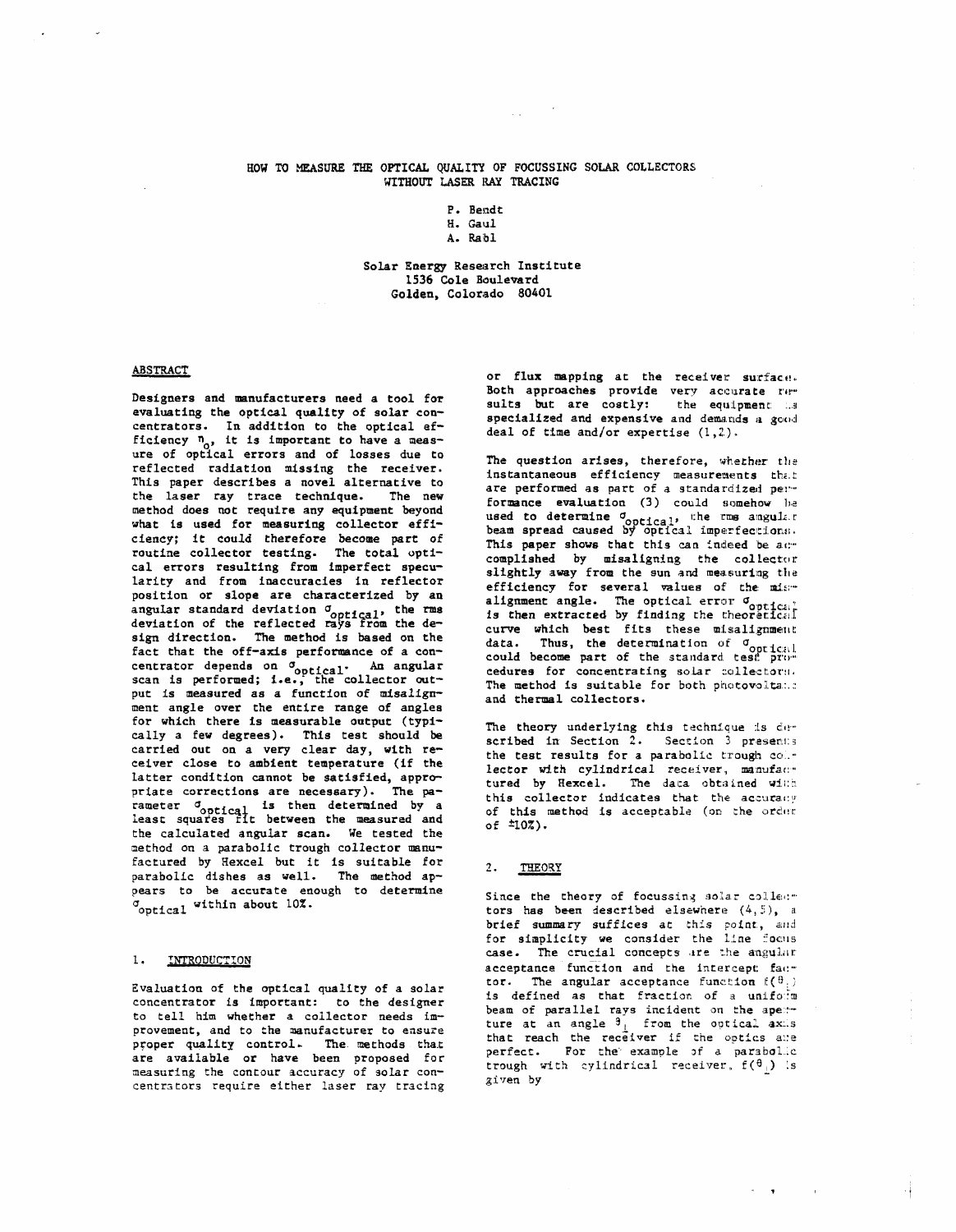$$
f(\theta_{1}) = \begin{cases} 1 & \text{for } |\theta_{1}| < \theta_{11} \\ \cot \frac{\phi}{2} \left( \frac{2 \tan(\phi/2)}{\pi G \theta_{1}} - 1 \right)^{1/2} \\ & \text{for } \theta_{11} < |\theta_{1}| < \theta_{12} \\ 0 & \text{for } |\theta_{1}| > \theta_{12}. \end{cases} \qquad [2-1]
$$

where

 $\Delta\omega$  ,  $\omega$  ,  $\omega$ 

 $\mathbf{1}_{\mathrm{L}\mathrm{L}}$ 

$$
\begin{aligned}\n\theta_{11} &= \frac{\sin \phi}{\pi C} \\
\theta_{12} &= \frac{2 \tan (\phi/2)}{\pi C}\n\end{aligned}
$$
\n
$$
\begin{aligned}\n\ddagger &= \sin \text{ angle, and} \\
\theta_{21} &= \sin \phi\n\end{aligned}
$$

 $\mathcal{C}$ \* geometric concentration ratio.

The intercept factor  $Y(\theta)$  is that fraction<br>of mays from the sun that reach the receiver of a collector with real optical errors when the optical axis is misaligned by an angle  $\hat{\sigma}_{m}$  from the center of the sun. The intercept factor is the convolution of the normalized angular distribution of the sun, the distribution of optical errors, and the angular acceptance function for perfect opties. The order of carrying out the convolution is immaterial; hence the problem can be treated as an equivalent source (defined as convolution of real source and optical errors) that is incident on a perfect concentrator.

In a splar concentrator several statistically independent factors contribute to the optical error: contour errors, tracking errors (when averaged over time), deformation and displacement of the receiver, and lack of perfect specularity (6).

Each error type can be characterized by its rms angular width (one-sided deviation from the design direction). The rms width for the total optical error is obtained by adding the squares of the individual widths:

$$
\sigma_{\text{optical}}^2 = 4 \sigma_{\text{contour}}^2 + \sigma_{\text{specular}}^2
$$
  
+  $\sigma_{\text{displacement}}^2 + \sigma_{\text{tracking}}^2$  [2-2]

("contpur is multiplied by two because of<br>Sneit's law).

Note that this rule for combining standard deviations is valid regardless of the shape of the individual error distributions; they could be Gaussian, boxlike, or anything else since all distributions under discussion have sero mean. The total beam width o is obtained by adding the rms width of the sun according to

$$
\sigma^2 = \sigma_{\text{optical}}^2 + \sigma_{\text{sun}}^2. \tag{2-3}
$$

Measurements of reflector surfaces have shown that the distributions corresponding to denote and depecular can be treated as<br>Gaussian. The other terms may or may not be<br>Gaussian. However, when many statistically independent distributions are convoluted, the result is nearly Gaussian unless a single non-Gaussian contribution dominates (7). In the case of focussing solar collectors, the Gaussian contour errors appear to be the largest, and a Gaussian approximation for the total optical error is reasonable.

Therefore, the equivalent source (convolution of sun and optical errors) is given by

$$
\overset{\text{B}_{\text{effective}}(\theta_1)}{\times} \underset{\times \text{=0}}{\overset{\text{a}}{\text{=0}} \overset{\text{a}}{\text{=0}} \underset{\text{optical}}{\overset{\text{a}}{\text{=0}}}} \overset{\text{(a)}\overset{\text{(b)}}{\text{=0}}}{\underset{\text{ofical}}{\times}} \overset{\text{(b)}\overset{\text{(c)}}{\text{=0}}}{\underset{\text{(2-4)}}{\times}}
$$

where B sun linear  $(\theta_1)$  is the linear bright-<br>ness distribution of the sun (in  $\sqrt[n]{n^2}$  rad) obtained from the circumsolar scans of the obtained from the circumsoral stans of the<br>Lawrence Berkeley Laboratory (8). In terms<br>of the radial scans,  $B_{radia1}(\theta)$ , measured by<br>Lawrence Berkeley Laboratory, the linear brightness distribution is

$$
B_{sun, linear}(\theta_1) = \int_{-\infty}^{\infty} d\theta_1 B_{radial}(\theta_1^2 + \theta_1^2)
$$

To obtain the dimensionless intercept factor, Eq. [2-4] must be normalized by the beam irradiance I<sub>b</sub> of the sun (measured by a pyrheliometer):

$$
I_b = \int_{-\infty}^{\infty} d\theta_i B_{sun}(\theta_i). \qquad [2-5]
$$

For simplicity we have replaced all integration limits by infinity, assuming that the distributions are negligible beyond a few degrees. The intercept factor corresponding to a misalignment angle  $\theta$  is

$$
\Upsilon(\theta_{\mathfrak{m}}) = \int_{-\infty}^{\infty} d\theta_{\perp} f(\theta_{\mathfrak{m}} - \theta_{\perp}) B_{\text{effective}}(\theta_{\perp}) / \mathbb{I}_{\mathfrak{h}}.
$$
\n(2-6)

To standardize the tests described in this paper, it is best to take data only when the sky is very clear. The rms width of the sun under such conditions is

$$
\sigma_{\text{sun}} = 2.6 \pm 0.1 \text{ mrad} \qquad [2-7]
$$

for line focus geometry. This is narrow enough to justify a Gaussian approximation even for the equivalent source, Eq.  $[2-4]$ , provided the optical errors are on the order of 5 mrad or larger. Since this is the case for the current generation of line focus parabolic collectors, we have made this approximation for the data analysis in this paper. The resulting intercept factor is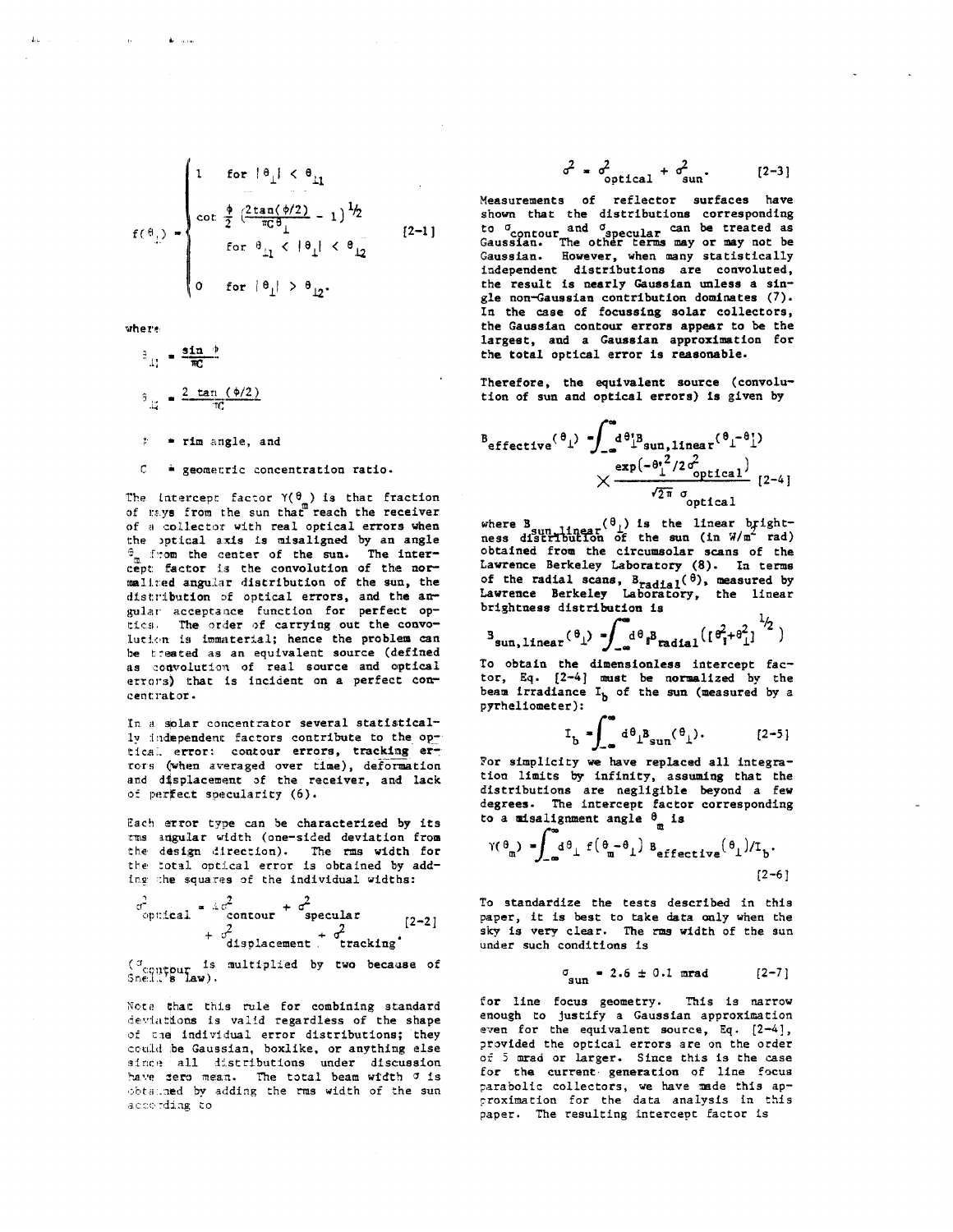$$
\gamma(\theta_{\mathfrak{m}}) = \int_{-\infty}^{\infty} d\theta_{\mathfrak{m}} f(\theta_{\mathfrak{m}} - \theta_{\mathfrak{m}}) \xrightarrow{\exp\left(-\theta_{\mathfrak{m}}^{2}/2\sigma^{2}\right)} [2-8]
$$

with the total width **d** of Eq. [2-3].

**he** to reflection and absorption losses the radiation fncident on the collector is attenuated by a factor **(Pta] where** 

- P = reflectance of reflector;
- r = transmittance of receiver glazing, if any; and
- **a** = absorptance of absorber.

(The parentheses indicate **that the** factor is an effective **transmittsnce-reflectance-ab**sorptance product, **including secondary** effects such as multiple reflections.) When the absorber surface is at **ambient** temperature the heat loss is zero and the efficiency  $\eta$  equals the optical efficiency:

$$
\eta(\theta_m) = \eta(\theta_m) = (\rho \tau a) \gamma(\theta_m). \quad [2-9]
$$

If **the heat** loss is nor zero, an appropriate correction **must** be applied. Variation of **(P'fa)** with **0** is sufficiently small to be negligible fo? the present **purpaee.** 

Figure 2-1 shows schematically what the angular scan looks like for a parabolic trough with cylindrical receiver, rim angle  $\phi =$ **90°,** and concentration **ratio C-25,** for **three values** of the optical error: 0, 5, and 10 mrad. From these curves one sees that this test is **most** sensftive to data taken around the **curved** portion of the graph; data corresponding to the **halfway** point, on the other hand, do **not** provide any information on  $\sigma_{\text{optical}}$ .



Fig. 2-1. Intercept factor vs. misalignment angle for  $\sigma_{\text{optical}} = 0$ , 5, and 10 mrad.

### **EXPERIMENT**  $\overline{3}$ .

**and** 

Since  $Y(\theta_m)$  depends on  $\sigma$  it is clear that an angular <sup>m</sup>scan of  $\eta(\theta_m)$  versus  $\theta_m$  contains enough information to determine both ( $\phi^{T(x)}$ ) and **<sup>d</sup>**, at least in principle. In order to determine whether this mechod is accurace enough to be **useful** in practice, we decided to test a parabolic trough collector manufactured by Bexcel **(9).** The test setup **Ls**  described in another publication (10). The collector **has** a cylindrical rece l.ver **coqt:ad**  with black chrome. The heat shield and receiver glazing originally supplied by Hexcel **were removed for this test, so (Pta) is sim**ply  $\rho a$ . The reflector is made of an aluminum honeycomb substrate, coated with FEK-163, an aluminized second-surface acrylic film manufactured by the 3M Corporation. The rim angle of the collector is  $\phi = 72$ . and the geometric concentration ratio is  $C =$ 20.9. The tracking axis is horizontal in the east-west direction and the tests were carried out at solar noon, **so** that the **4on**gitudinal incidence angle  $\theta_{y}$  vanishes.

A typical scan of  $\eta$  ( $\theta_m$ ) versus  $\phi_m$  is shown in Fig. 3-1. Positive<sup>"</sup> and **aegative** values of  $\theta$ <sub>n</sub> have been included on the same side because of symmetry. Plotting  $+\theta_m$  and  $-\theta_m$ together has the advantage of pointing out any systematic error in the zero alignment. A nonlinear least-squares fit to these data yields the values

 $F' \rho a = 0.69$  [3-1]

**a** = **6.5** mad. **[:3-2** :

(In the test procedure, inlet and outlet **temperatures of the fluid were measured**, and only the product **F'**<sup>n</sup><sub>0</sub> of heat extraction  $E$ <sup>1</sup>.



Fig. 3-1. Test data of optical efficiency **vs.** misalignment angle.  $\bullet$  = positive angles ; **x** = **negative** angles ; soli6: **line** <sup>=</sup> **jest** fit.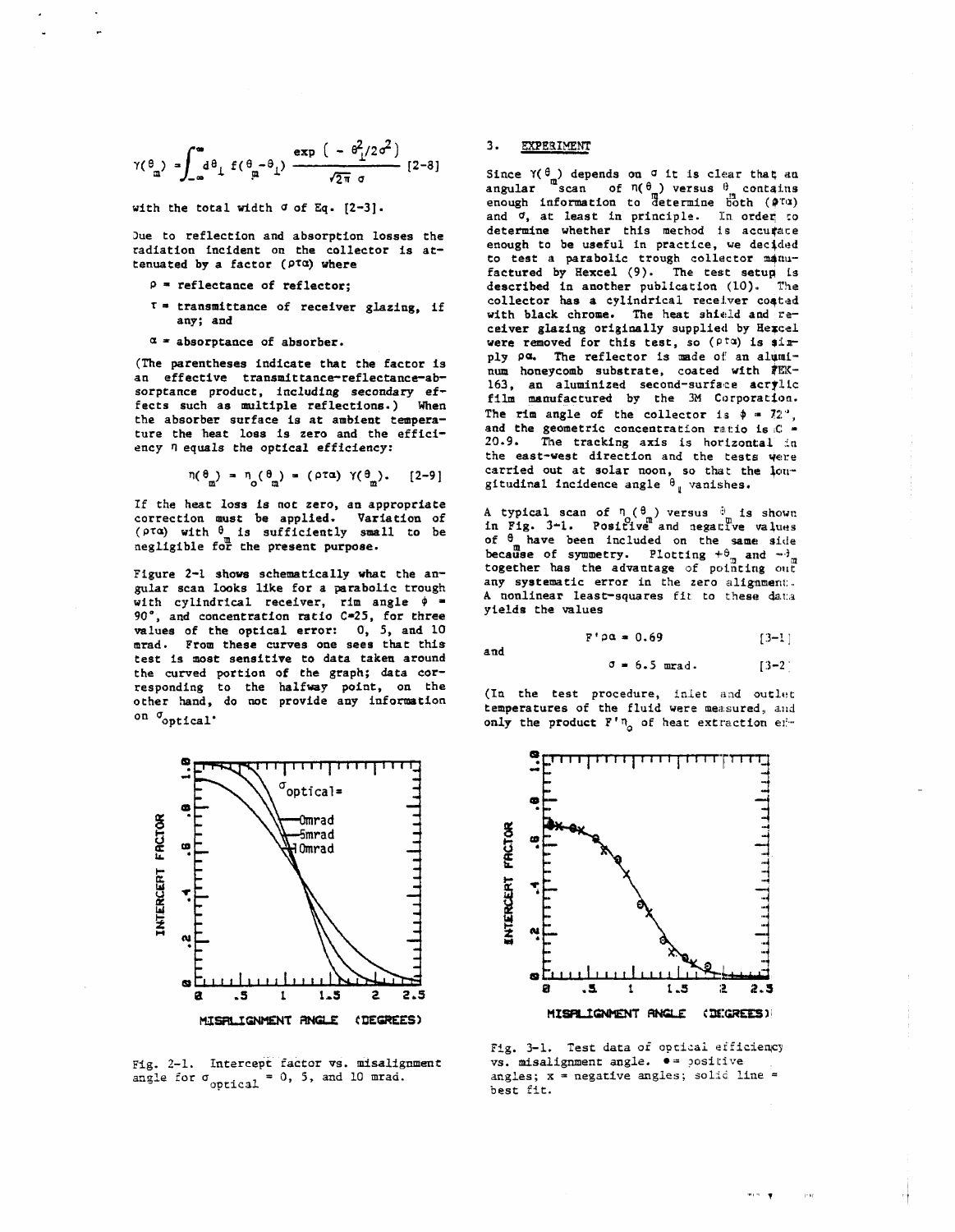ficiency and optical efficiency could be deteruined.

 $4\sigma$ 

The theoretical scan corresponding to these parameters is shown by the solid line. To evaluate the accuracy of this method, the scan was repeated several times, and F'pa and G were calculated for each scan. The results are

|             | F' pa. | $\sigma$ (mrad) |           |
|-------------|--------|-----------------|-----------|
|             | 0.66   | 6.1             |           |
|             | 0.69   | 6.8             |           |
|             | 0.69   | 6.5             |           |
| mean $0.68$ |        | mean $6.5$      | $[3 - 3]$ |

The sample standard deviation for the three If measurements is 0.2 mrad, and gives some indication of the accuracy and reproducibility. However, a sample of three is not large enough for any reliable statistics, and we conservatively estimate the accuracy as #0.5 mrad, i.e., 10% relative error.

In these tests the misalignment angle was monitored quite accurately, hence the tracking error does not contribute significantly to the beam spread and

$$
\sigma_{\text{optical}}^2 = 4\sigma_{\text{contour}}^2 + \sigma_{\text{specular}}^2
$$
  
+ 
$$
\sigma_{\text{displacement}}^2
$$
 [3-4]

Assuming an rms width of 2.6 mrad for the sun, one therefore obtains from Eq. [2-3] the optical error

$$
\sigma_{\text{optical}} = (6.5^2 - 2.6^2)^{1/2} \text{ mrad} \quad [3-5]
$$
  
= 6.0 \pm 0.5 \text{ mrad}

for this experiment.

Unfortunately we did not have a laser ray trace apparatus for an independent evaluation of the optical error. However, measurements of dependent and depression have been<br>reported by Sandia Laboratories for reflectors also manufactured by Hexcel of a similar type but different focal length (1,11, 12). The contour error ranged from 1.3 mrad before environmental exposure to 2.2 mrad after three months in an environmental test shamber. The value of dependance the start of the same of the start of the start of the start of the start of the start of the start of the start of the start of the start of the start of the start of the start of the star to the substrate; a value of 1 mrad is possible  $(12)$ .

If these values of contour and c<sub>opecular</sub><br>were applicable to the Hexcel collector<br>tested at SERT, they would imply that the contribution displacement, caused by dis-<br>placement of the receiver and deformations of the parabola, is fairly large, on the<br>order of 4 mrad. Visual inspection of the solar image at the receiver shows that the

reflector is deformed; its curvature tends to be less than the design shape either because of the manufacturing process or because of weight induced sag. A value of 4 mrad for the associated beam spread may be realistic. In view of the difficulty of measuring of<br>displacement directly, and in<br>view of the lack of laser ray trace data for the collector tested at SERI, one can invoke the Sandia data only for a qualitative comparison. To this extent our results are<br>certainly consistent with the Sandia data.

### NOMENCLATURE

 $\mathbf{C}$ 

 $L_{\rm b}$ 

 $\alpha$ 

n

n<br>o

 $\mathbf{e}_1$ 

 $\theta_{_{\rm I\!I\!I}}$ 

 $\Upsilon(\theta_n)$ 

 $\mathbf{a}$ 

| $B_{\text{effective}}(\theta_1)$ | Equivalent source obtained<br>as convolution of $B_{sun}$ with<br>error distribution $(W/m^2)$<br>rad) |
|----------------------------------|--------------------------------------------------------------------------------------------------------|
| $B_{radial}(\theta)$             | Angular brightness distri-<br>bution of sun for point fo-<br>cus geometry $(W/m^2$ sterad)             |
| 2(8)                             | $h$ noular nroftla of our for                                                                          |

 $\mathbf{B}_{\text{sun}}(\mathbf{v}_1)$ line focus geometry  $(W/m^2)$ rad)

> Geometric concentration ratio (for example, a trough of aperture width D and receiver tube diameter d has  $C = D/\pi d$

- $f(\theta_1)$ Angular acceptance function for perfect optics
	- Beam irradiance as measured by pyrheliometer  $(W/m^2)$

Absorptance of receiver

Intercept factor if 
$$
\text{collector}
$$
 is misaligned; that is, with its optical axis pointing an angle  $\theta$  away from the sun

 $q_{\text{net}}/I_b$  = collector effici-<br>ency

Optical efficiency =  $(27a)$ Y

- Projection of incidence angle on plane perpendicular to tracking axis
- Projection of incidence angle on plane of tracking axis and optical axis

Angle from center of sun to plane of symmetry of collector

 $(5<sup>π</sup>α)$ Effective reflectancetransmittance-absorptance product of collector

rms angular deviation of  $\sigma$ contour contour from design direction